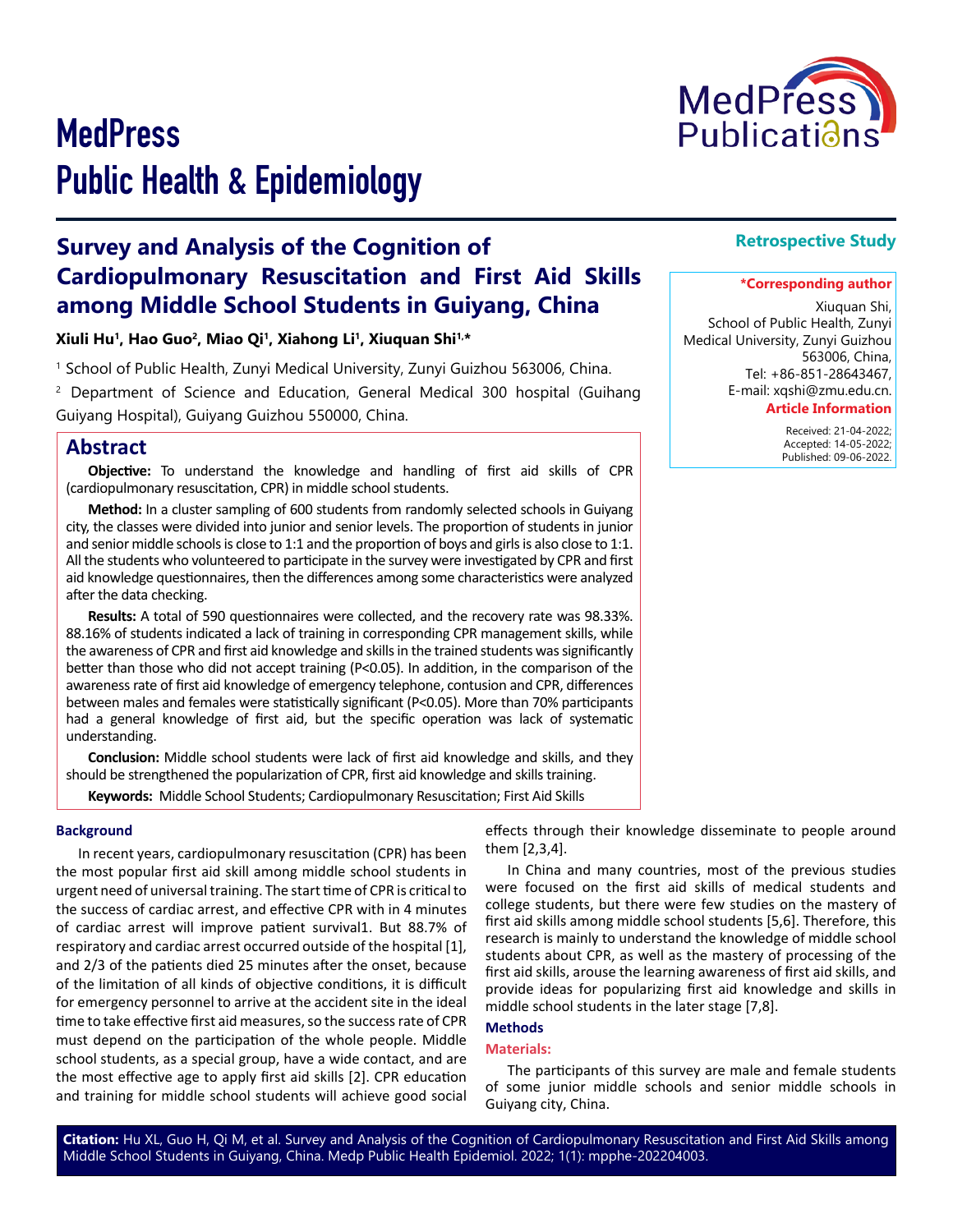#### **Sampling Method:**

From March to May 2018, 2 middle schools (No. thirtyeight and No. twenty-five) were randomly selected in the city of Guiyang using a random cluster sampling method, from the selected schools randomly selected 3 classes (the class is: junior one 15 class, senior two 23 class, senior two 11 class<br>
laion two 10 class, junior three 32 class, senior one 11 class), and the selected classes of all students (each school 300) as the subject of this survey.

#### **Method of Investigation**

Self-designed questionnaire was administered according to the 2010 AHA guidelines for cardiopulmonary resuscitation and cardiovascular first aid [9] combine with the 2015 guidelines updates [10]. The questionnaire included: general demographic characteristics of students, presence of medical staff at home, training in first aid, knowledge of CPR, handling of CPR and first aid skills, access to first aid knowledge channels, influencing factors and CPR training needs and other related information. The survey adopted the method of on-site questionnaire distribution, on-site filling and on-site recovery, which was completed by the participants who were selected and participated voluntarily. During the survey, the investigators didn't give any prompt except for the necessary explanation.

There were 25 questions in the questionnaire, among which 22 were single-choice questions and 3 were multiple-choice questions. Correct answers to each question were scored 4 points, wrong selection or missed selection of 0 points. A total score of 100 point out of 60 was considered as knowing.

#### **Quality Control**

Before the investigation, informed consent was obtained, and the research project was approved by the Ethics Committee of Zunyi Medical University (No.1-067, 2018). By the unified professional training of the investigators into the class survey, the questionnaire unified by the on-site investigators check after recycling collation, and then use the Epi Data 3.1 software to build a database, using double-track input to check the consistency of data [11].

#### **Statistical Analysis:**

SPSS25.0 software (version 25.0, IBM Corp., Armonk, NY, USA) was used for data logical cleaning and statistical analysis, the counting data was expressed in n (%), and statistical comparisons between groups were inferred using the Chi-square test, P <0.05 was considered statistically significant.

#### **Results**

600 questionnaires were distributed and 590 valid questionnaires were collected, the recovery rate was 98.33%. The questionnaire distribution of the respondents is shown in Table-1.

| <b>Student classification</b> | <b>Number of student</b> | Proportion(%) |
|-------------------------------|--------------------------|---------------|
| Male student                  | 300                      | 50.85         |
| Female student                | 290                      | 49.15         |
| Junior middle school student  | 299                      | 50.68         |
| Senior middle school student  | 291                      | 49.32         |

#### **Middle school students CPR operation:**

The results showed that less than 20% were able to make a correct judgment of cardiac arrest, and more than 70% had no knowledge of the exact location, frequency and force of CPR. (Table 2).

**Table-2:** The cognition situation of CPR theoretical knowledge in middle school students [n (%)].

| <b>Subject</b>                     | Junior middle school<br>student(n1=299) | Senior middle school<br>student(n2=291) | <b>Total(590)</b> |
|------------------------------------|-----------------------------------------|-----------------------------------------|-------------------|
| CPR prime time                     | 45(15.05)                               | 25 (8.59)                               | 70(11.86)         |
| Heart stop jump judgment           | 64(21.40)                               | 52(17.87)                               | 116(19.66)        |
| Approach to airway opening         | 86(28.76)                               | 66(22.68)                               | 152(25.76)        |
| Extrathoracic pressing site        | 41(13.71)                               | 30(10.31)                               | 71(12.03)         |
| Frequency of chest compressions    | 29(9.70)                                | 15(5.15)                                | 44(7.46)          |
| <b>Extraspectoral compressions</b> | 31(10.37)                               | 20(6.87)                                | 51(8.64)          |
| Artificial breathing method        | 66(22.07)                               | 50(17.18)                               | 116(19.66)        |
| Effective indication for CPR       | 69(23.08)                               | 55(18.90)                               | 124(21.02)        |
| Correct place the patient position | 95(31.77)                               | 77(26.46)                               | 172(29.15)        |
| Scope of CPR use                   | 59(19.73)                               | 39(13.40)                               | 98(16.61)         |

#### **Understanding of emergency knowledge about CPR among middle school students of different sexes:**

There was a significant difference between males and females in the awareness rate of first aid telephone, contusion treatment and CPR (P<0.05). The awareness rate of female students was higher than that of male students. (Table 3).

**Table-3:** Knowledge of first aid knowledge related to CPR between genders[n(%)].

| <b>First aid</b><br>knowledge | Male (n1=300) | Female (n2=290) | $X^2$  | P       |
|-------------------------------|---------------|-----------------|--------|---------|
| First aid telephone           | 142(47.33)    | 271(93.45)      | 149.33 | < 0.001 |
| Hemostatic<br>method          | 88(29.33)     | 96(33.10)       | 0.977  | 0.323   |
| Contusion<br>treatment        | 43(14.33)     | 83(28.62)       | 17.922 | < 0.001 |
| <b>CPR</b>                    | 26(8.67)      | 46(15.86)       | 7.126  | 0.008   |
| Coma first aid                | 92(30.67)     | 108(37.24)      | 2.845  | 0.092   |
| Carry                         | 57(19.00)     | 52(17.93)       | 0.112  | 0.738   |

#### **The needs of middle school students for CPR knowledge, the training methods and the willingness of rescue:**

The returned questionnaires showed that more than 85% people had no training in first aid, such as CPR, and more than 95% of students want to receive professional training of CPR. Nearly 80% of all students said they were very willing to rescue after mastering CPR skills. (Table 4).

#### **Whether CPR was trained on the impact of first aid knowledge:**

Whether or not the students attended the training had a significant impact on their degree of first aid knowledge. The knowledge of CPR and first aid in traffic accidents among the students who attended the training were significantly better than those who didn't attend the training in 3 sides (P<0.05). (Table 5).

#### **Discussion**

The risk of respiratory and circulatory system diseases is high, and studies have shown that the best rescue time for heart and lung disease is only 4 minutes, with the extension of the onset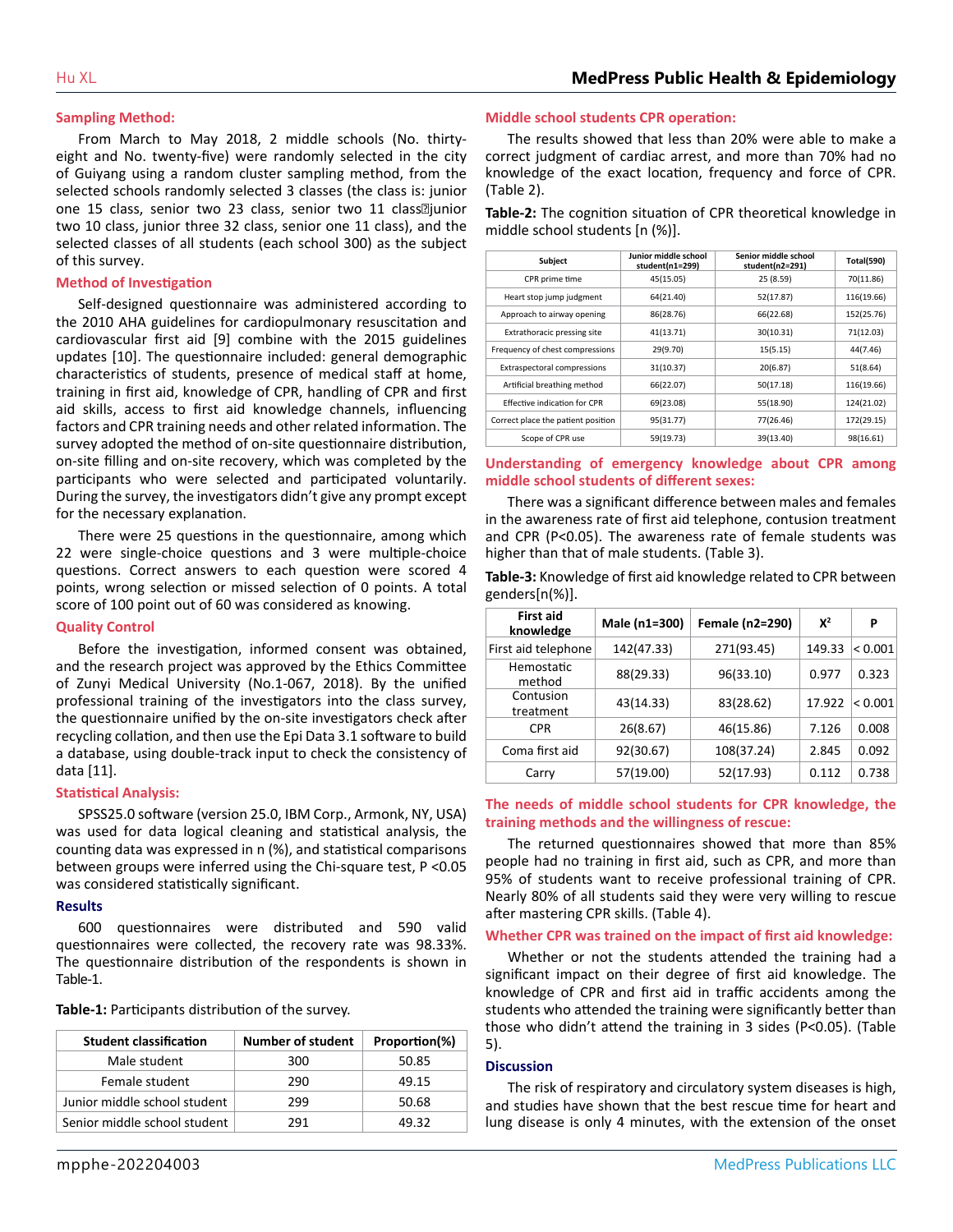time, the survival rate of patients is greatly reduced, so mastering basic first aid skills can effectively improve the survival rate of patients [12], cultivating the ability of first aid skills in middle school students may be can improve the success rate of first aid in China.

**Table-4:** Impact factors of CPR knowledge acquisition and demand for CPR training willingness.

| Influence factors                                                                     | Number of<br>student | Percentage<br>(%) | <b>Training needs and</b><br>willingness                              | Number of<br>student | Percentage<br>(%) |
|---------------------------------------------------------------------------------------|----------------------|-------------------|-----------------------------------------------------------------------|----------------------|-------------------|
| No awareness of acquiring<br>such knowledge                                           | 482                  | 81.69             | <b>Professional CPR</b><br>training                                   | 576                  | 97.63             |
| No publicity of relevant<br>knowledge in community                                    | 426                  | 72.2              | Professionals explain<br>and combine with the<br>simulation operation | 497                  | 84.24             |
| No publicity of relevant<br>knowledge in school                                       | 295                  | 50                | Training courses are<br>offered in the schools                        | 368                  | 62.37             |
| The network media lacks<br>relevant knowledge<br>publicity                            | 205                  | 34.75             | Network video<br>teaching                                             | 198                  | 33.56             |
| The CPR must be made<br>by the professional<br>Personnel implementation<br><b>CPR</b> | 199                  | 33.73             | Community<br>propaganda                                               | 162                  | 27.46             |
| Lack of time                                                                          | 159                  | 26.95             | Willing to take the<br>initiative to rescue                           | 458                  | 77.63             |
| Lack of interest                                                                      | 135                  | 22.88             |                                                                       |                      |                   |

**Table-5:** Participated in the training and didn't attend the training of first aid knowledge [n(%)].

| First aid knowledge                     | Have participated<br>in training $(n1=70)$ | Haven't participated<br>in training( $n2=520$ ) | $X^2$ | P     |
|-----------------------------------------|--------------------------------------------|-------------------------------------------------|-------|-------|
| First aid telephone                     | 55(78.57)                                  | 386(74.23)                                      | 0.62  | 0.433 |
| Hemostatic method                       | 36(51.43)                                  | 167(32.12)                                      | 10.2  | 0.001 |
| Cardiopulmonary<br>resuscitation method | 19(27.14)                                  | 76(14.62)                                       | 7.17  | 0.007 |
| Carry                                   | 29(41.43)                                  | 106(20.38)                                      | 15.48 |       |

These results of the study indicated that the middle school students' knowledge of first aid was deficient and they lacked real practical ability, and they desire for systematic knowledge learn through professional workers, it is consistent with previous studies in China other areas [13,14]. The results also showed that CPR knowledge was significantly influenced by training, which was consistent with previous studies on CPR and first aid skills among middle school students in other regions [15,16,17,18]. In addition, the results showed that some students had a rough understanding of CPR first aid knowledge, but lack of knowledge of its specific operation, this is basically the same as the previous analysis of the Mianyang city, in Sichuan province [13]. The results suggest that most middle school students lack of first aid knowledge, but there is a great need for learning, so it is urgent to popularize CPR knowledge and technology among middle school students, the result is similar to a previous survey in Iranian [15].

Middle school students are healthy, open-minded, good at learning, and have strong interest in learning CPR, which will provide us with more possibilities and higher success rate in the future. As a teaching institution, schools have very complete educational facilities and target students with higher learning and acceptance, so the conditions for training are ripe [18]. In the course of training, we should make full use of the educational resources of the schools and adjust the teaching methods

according to the characteristics of the students [17]. In recent years, many scholars are also exploring new methods of CPR training to increase the interest, popularity and rationality of it, such as video-assisted training, participatory teaching and video feedback [19]. CPR training methods' optimization will greatly accelerate it in the non-medical population and dissemination. It may also be possible to learn from the current hot media industry, such as make micro-videos, animations and so on to expand the scope of CPR knowledge. At the same time, the training of first aid knowledge can be combined with community hospitals, nursing homes and various kinds of public media to make the training process be a reasonable, safe and effective system.

We can draw on the experience of developed countries, formulate relevant laws and regulations, and strengthen the training of first-aid teachers also vigorously strengthen the promoting of relevant provisions on first-aid knowledge in middle schools. At the same time let CPR training in the compulsory education. The first-aid knowledge and practical ability of middle school students should be included in the school curriculum assessment, so that students can deeply understand and master the first-aid knowledge and practical skills. This may be able to compete time for the patients who will occur heart and lung diseases, but also to enable students to establish a sense of active learning and achieve the initial goal of cultivating students' knowledge of safe first-aid [18]. Due to the general shortage of emergency teaching equipments in middle schools, the routine practice of CPR may face the difficulty of insufficient resources. However, most hospitals have mature equipments and specialized medical staff, at this stage, it is necessary to strengthen the joint teaching of CPR skills in schools and hospitals. The Red Cross, medical schools and hospitals are encouraged to cooperate with middle schools in order to increase the prevalence of CPR among middle students [16].

The sampling method of this study is random cluster sampling, there are some sampling errors, and only 2 middle schools may be slightly under-represented. Secondly, the questionnaire isn't a one-for-one interview survey, there may be situations in which individual students interact with each other in completing the questionnaire.

To sum up, the popularization of CPR and first-aid-knowledge for middle school students is extraordinarily urgent. The ministry of education and relevant departments can take measures to enhance the media publicity to enhance the learning awareness of middle school students. Meanwhile encourage interactive teaching and training between schools and medical institutions to promote the dissemination of professional knowledge and skills.

#### **References:**

- 1. Min Zhong, Dongsheng Chen, Peng Huang, et al. Application of PDCA cycle theory in teaching of cardiopulmonary resuscitation skills for medical students PDCA [J]. China Medical Education Technology, 2017, 31(06):703-705.
- 2. Jingjing Chen, Xiaojun He. Analysis on the training effect of knowledge and skill of cardiopulmonary resuscitation in middle school students [J]. Chinese Journal of Social Medicine, 2018, 35(02):210-213.
- 3. [Aloush Sami. Effectiveness of basic life support training for](https://pubmed.ncbi.nlm.nih.gov/29361872/)  [middle school students \[J\]. The Journal of School Nursing:](https://pubmed.ncbi.nlm.nih.gov/29361872/)  [The Official Publication of the National Association of](https://pubmed.ncbi.nlm.nih.gov/29361872/)  [School Nurses, 2019, 35\(04\):262-267.](https://pubmed.ncbi.nlm.nih.gov/29361872/)